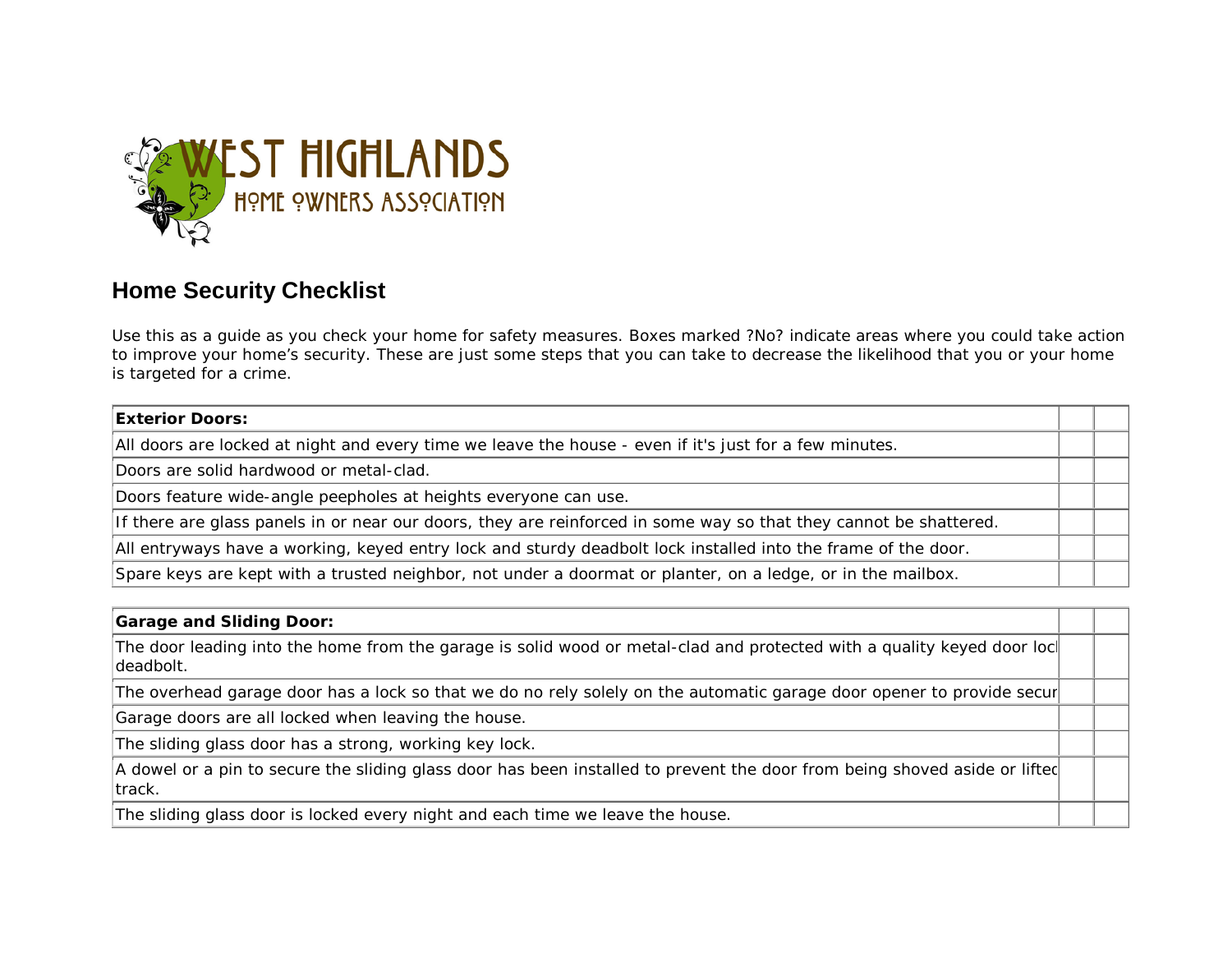| <b>Protecting Windows:</b>                                                         |  |
|------------------------------------------------------------------------------------|--|
| Every window in the home has a working key lock or is securely pinned.             |  |
| Windows are always locked, even when they are opened a few inches for ventilation. |  |

# **Outdoor Security:**

Shrubs / bushes are trimmed to so there is no place for someone to hide.

There are no dark areas around our house, garage, or yard at night that would hide prowlers.

Every outside door has a bright, working light to illuminate visitors.

Floodlights are used appropriately to ensure effective illumination.

Outdoor lights are on in the evening ? whether someone is at home or not; or a photocell or motion-sensitive lighting sy been installed.

Our house number is clearly displayed so police and other emergency vehicles can find the house quickly.

#### **Security When Away From Home:**

At least two light timers have been set to turn the lights on and off in a logical sequence when we are away from home extended time period.

The motion detector or other alarm system (if we have one) has been activated when we leave home.

Mail and newspaper deliveries have been stopped or arrangements for a neighbor/friend to pick them up have been mad  $\alpha$  away from home for a period of time.

A neighbor has been asked to tend the yard and watch our home when we are away.

### **Outdoor Valuables and Personal Property:**

Gate latches, garage doors, and shed doors are all locked with high-security, laminated padlocks.

Gate latches, garage doors, and shed doors are locked after every use.

Grills, lawn mowers, and other valuables are stored in a locked garage or shed, or if left out in the open, are hidden fror a tarp and securely locked to a stationary point.

Every bicycle is secured with a U-bar lock or quality padlock and chain.

Bikes are always locked, even if we leave them for just a minute.